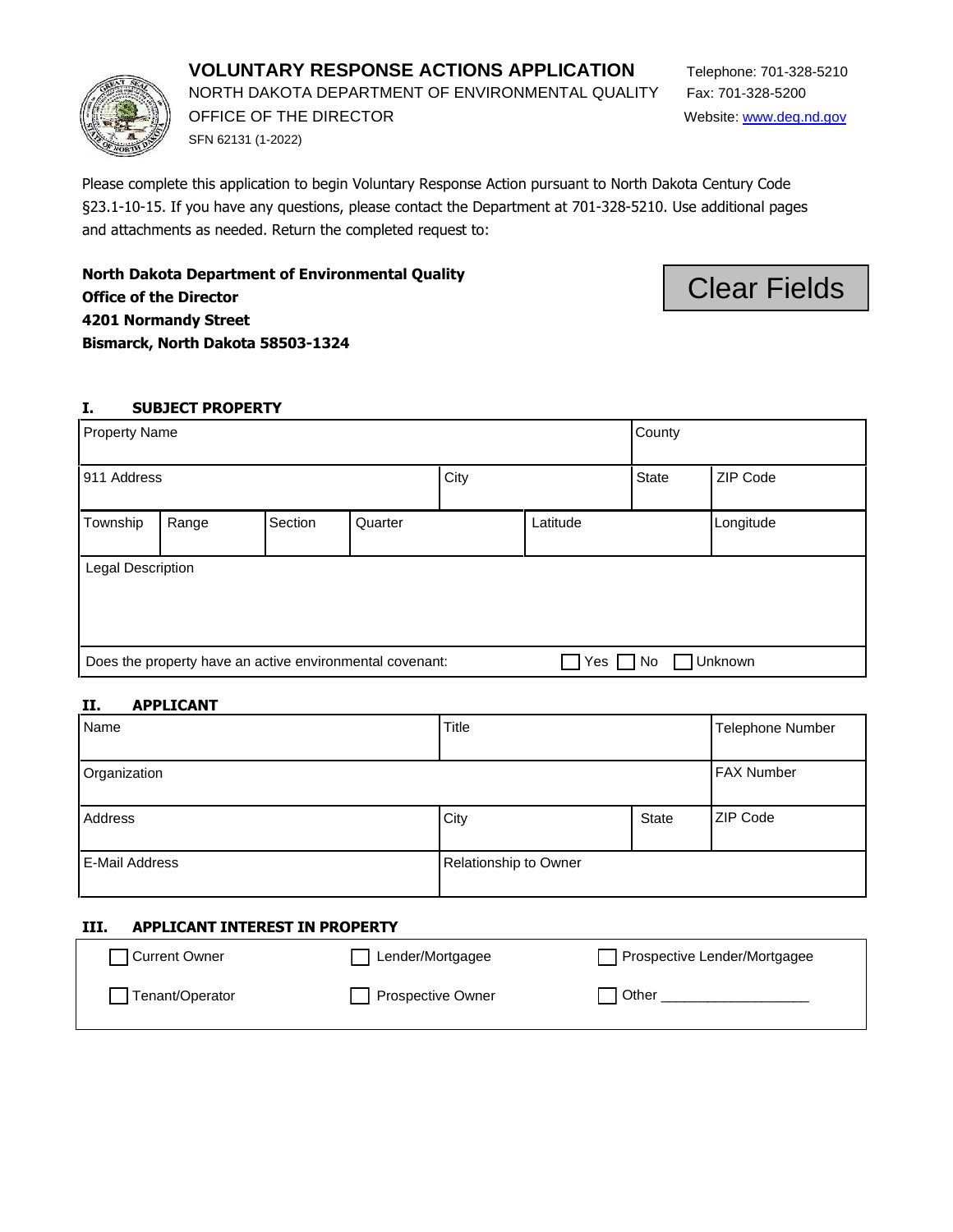# **IV. CURRENT PROPERTY OWNER** *(if different from applicant)*

| Name                  | Title                  |       | <b>Telephone Number</b> |
|-----------------------|------------------------|-------|-------------------------|
| Organization          |                        |       | <b>FAX Number</b>       |
| Address               | City                   | State | <b>ZIP Code</b>         |
| <b>E-Mail Address</b> | Date Ownership Started |       | Date Ownership Will End |

## **V. PRIMARY CONTACT** *(if different from applicant)*

| Primary point of contact for correspondence and coordination. |       |              |                   |  |
|---------------------------------------------------------------|-------|--------------|-------------------|--|
| Name                                                          | Title |              | Telephone Number  |  |
| Organization                                                  |       |              | <b>FAX Number</b> |  |
| Address                                                       | City  | <b>State</b> | ZIP Code          |  |
| Email                                                         |       |              |                   |  |

### **VI. ASSESSMENT OF PROPERTY OR SITE**

| Has a voluntary response action plan been completed and is it included? |                         |
|-------------------------------------------------------------------------|-------------------------|
| <b>VOLUNTARY RESPONSE ACTION PLAN</b><br>VII.                           |                         |
| Assessment Completed (Included w/Application)                           | Assessment Commissioned |
| Has an assessment been completed and is it included?                    |                         |

□ Plan Completed (Included w/Application) D Plan Commissioned

<Continued on Next Page>